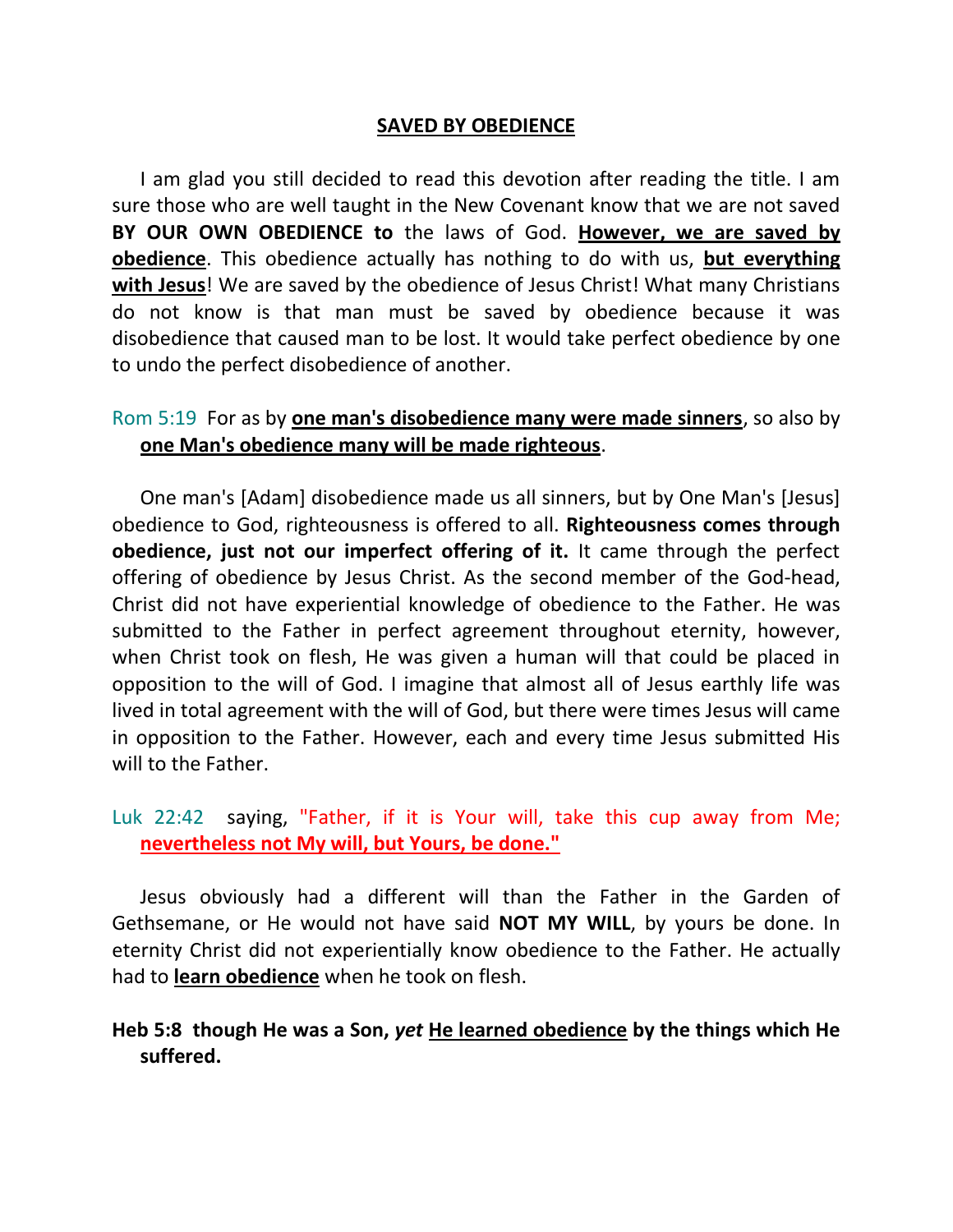### **Heb 5:9 And having been perfected, He became the author of eternal salvation to all who obey Him,**

Jesus had to learn obedience by encountering situations in which His human will became in conflict with God's. In these times He experienced emotional suffering. We will emotionally suffer to lay down our will for God's. No man has ever always laid down His own will perfectly for God's will, except Jesus. Adam failed in this respect. Eve was deceived, but Adam knew what He was doing when he ate of the tree. [**1 Tim. 2:14**] He knew he was committing high treason against God. He said a big **NO** to the will of God. This **NO** was called **REBELLION!** This **NO** caused Adam to become a sinner. This **NO** caused all who would come from him to be a sinner as well. [**Rom. 5:19**] Man was sold into the slave-market and prison of sin because of the **NO**. The only way that man could get out of this prison was that their penalty for treason be paid, and at the same time a perfect obedience be offered that would satisfy God. Sinful man could not offer either one. A slave is paid no wages, so man had nothing in which to pay for their own redemption. Also, they were spiritually dead and unable to keep God's holy Law perfectly as God demanded. Man was in a hopeless state...but God, because of His great mercy and love, had a plan devised to save man. [**Eph. 2:4**] The Trinity had planned that the second member of the God-head- The Word, The Eternal Son of God, would take on human flesh and redeem man and offer to God perfect humanity and obedience by which man would be saved. Jesus came to earth to save us by His obedience to the Father. He came and learned obedience by the temptations He suffered and was thus made a perfect representative and sacrifice for us. Hebrews says that through these trials and temptations Jesus was **PERFECTED**. Now, Jesus was perfect in the manger and at all times as He grew up, so what is meant He was perfected by learning obedience? Jesus had to be tried in every point in which man had failed. In every situation that man told God **NO** to His will, Jesus came to say **YES** in each and every one of those situations. Did you ever wonder why Jesus was not sacrificed as a baby since that is why He came? Why did He not die when He was 12 when He went to the temple to serve His Father? [**Luke 2:42-49**] No, He left that day to return with His parents and was subject and obedient to them. Jesus lived 33 years before He died on the cross for humanity. He lived those years being tested in every way mankind had failed and had given God a **NO** to His will. Although Jesus wanted to be about His father's business when He was 12, He knew He had to return home with His parents and be subject to them to fulfill the commandment to honor your mother and father.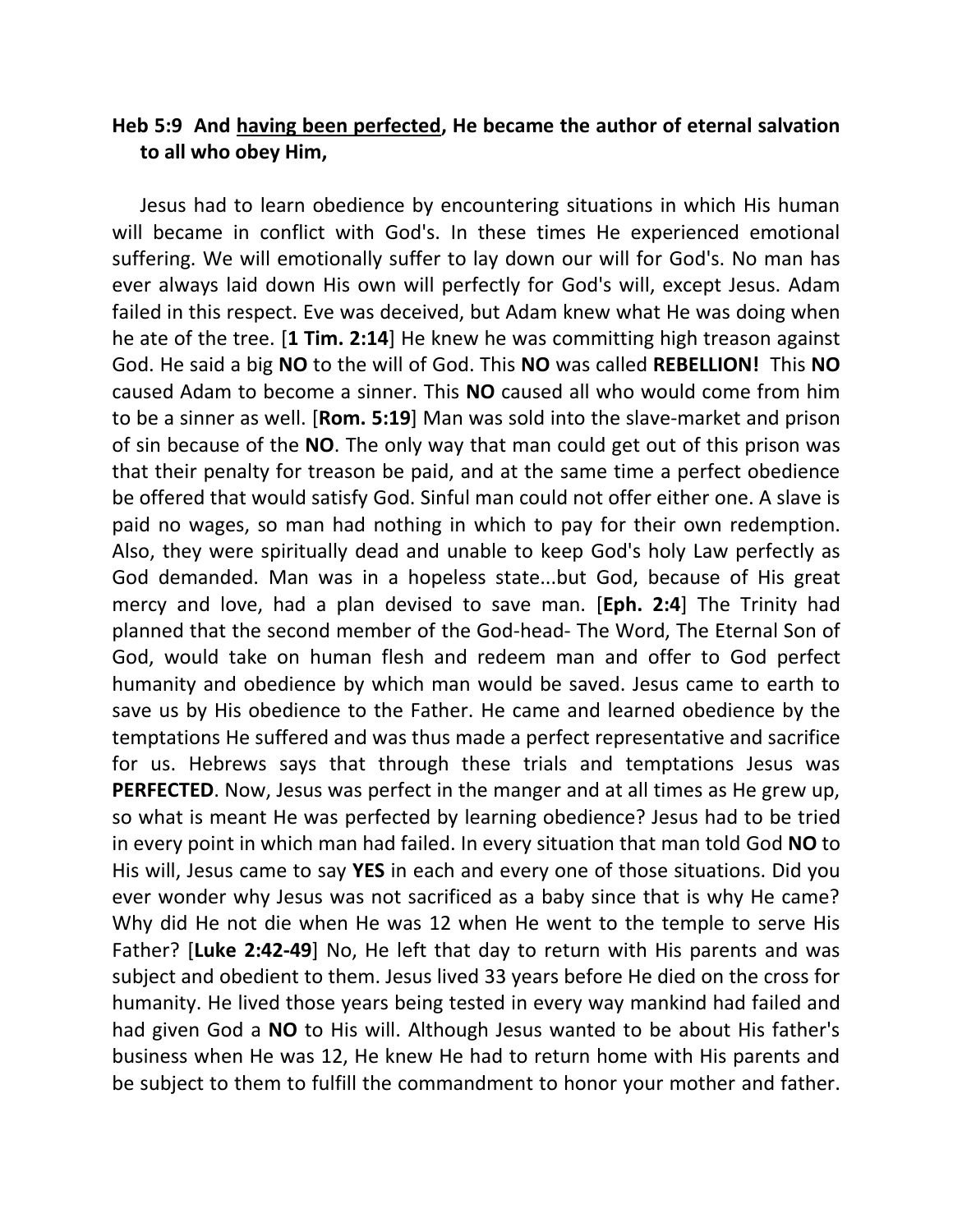[**Luke 2:51, Ex. 20:12**] Jesus lived a perfect life saying **YES** to God the Father every moment of every day for those years. His life was one big **YES** to God's will. Until Jesus was fully tested and fully offered God a total **YES** through every test, He was not yet the perfect representative for us. He was not yet a perfect sacrifice for us. Jesus did not come to live a perfect life for Himself! He had no need of it! Jesus came to do this for one reason. He did it for us and as us, because we needed it! What Jesus did He did as our representative before the Father. On the cross Jesus not only was our representative in becoming sin and bearing all our sins, transgressions, and iniquities, but He also gave to God His perfect sinless life as our representative! Jesus offered up a big **YES** to God for mankind. This was the **YES** God demanded from man. We were saved by this **YES**! Too many Christians are trying to be saved or blessed by their own imperfect **YES** to God. God will not accept an imperfect **YES** to His will. He only accepts a perfect **YES**. God only accepts perfection when it comes to approving and blessing man. Jesus offered it for us and as us! When we accept what Jesus did for us on the cross and believe that He was raised from the dead, we are given the righteousness of Jesus Christ. This is the very same righteousness that He achieved on earth as a perfect man! **Through the obedience of one man, many are made righteous!** [**Rom. 5:19**] Undoubtly, Jesus was tempted every day by the Tempter, but scripture specifically speaks of **six** temptations of Jesus. Three of these temptations are revealed to us when He went into the wilderness after He was baptized. [**Matthew 4:1**] The scripture says that Jesus was tempted there. Jesus gave God a big **YES** to His will in these **three** temptations. Three more are shown to us when Jesus was in the Garden of Gethsemane. [**Matt. 26:39-44**] It says Jesus came before God **three** times and asked for the cup to pass from Him, but each time, He said not my will, but your will be done. He was tempted three times to say **NO** to God, but instead Jesus gave God a big **YES** each time. There are **six recorded temptations** in which Jesus said **YES** to God. The number six stands for sinful man in the Bible. Jesus offered to God a big **YES SIX** times in behalf of sinful man who had said **NO** to Him. Adam said **NO** to God in a garden and was cast into a wilderness. Jesus came into the wilderness and said **YES** to God and then went into a garden to finish saying **YES** to God where the first man had said **NO**. By the perfect **YES** of Jesus, He has opened paradise and the garden of God for all who trust in Him! Hallelujah!

We are saved by obedience, not our own, but by the obedience of Christ. In the wilderness Jesus overcame the Tempter by **quoting the Law** to Him. Each of the replies of Jesus to satan were taken out of the Law. [**Deut. 8:2, Deut. 6:16,**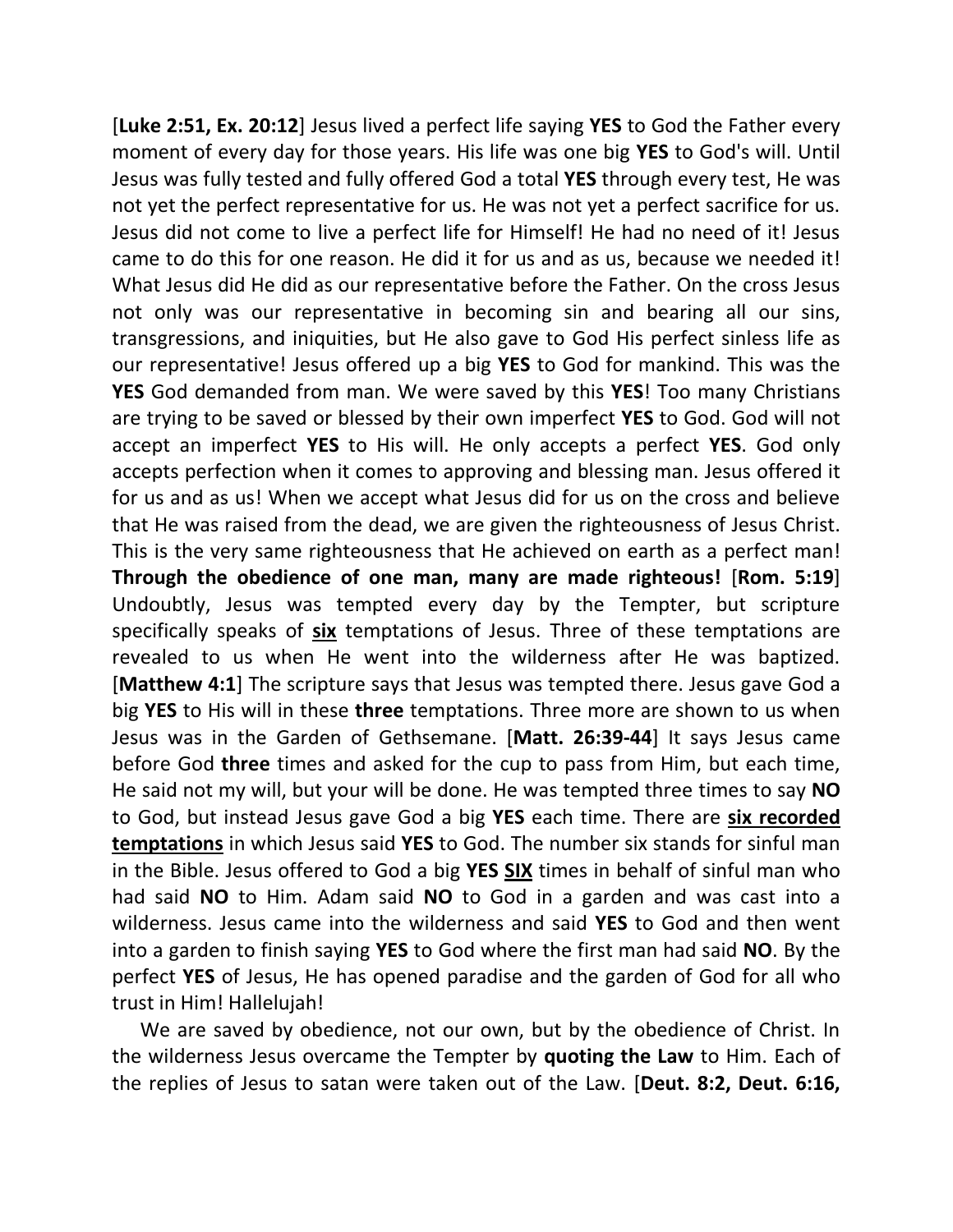**Deut. 6:13**] Why did Jesus quote the Law to the enemy? He in doing this He was proclaiming that He was the fulfillment of the Law! Jesus came to live out the Law and fulfill it by His perfect life. [**Matt. 5:17**] His perfect life lived in His flesh body was the fulfillment of the Law. His body is what cast the shadow of the Old Testament Law! [**Col. 2:17**] When Jesus died, we died to the Law through Him. [**Rom 7:4**] The Law demanded a perfect obedience from man to satisfy God. Every man who lived under the Law failed in this regard. Jesus came to offer perfect humanity to God. He did this for us as our representative. Jesus quoted the Law, but we are not called to take our stand upon the Law when we are tempted! **We are to take a stand upon Christ and His perfect obedience when we are tempted!** Too many Christians in the midst of temptation try to confess scriptures that command them not to do what they are being tempted to do. They are trying to do what Jesus did! You cannot do what Jesus did! Only Jesus could offer up perfect obedience to God's Law. When we are tempted we must place our faith in Christ and confess our righteousness and freedom from sin and temptation through the perfect obedience of Jesus!

# **Rom 5:10 For if when we were enemies we were reconciled to God through the death of His Son, much more, having been reconciled, we shall be saved by His life.**

When we got saved we were reconciled to God through His shed blood. However, we still live in a fallen world with temptations. How are we going to overcome them? We overcome by the **OBEDIENT LIFE OF CHRIST!** We will be saved by His life! This life was the obedient life He lived before the Father. Jesus has given us His obedient life that will save us when we are tempted with sin. Sin is rebellion. Temptation then is a solicitation to rebel. Jesus has given us His perfect obedient life through the Holy Spirit in which we are saved. When temptation comes we are tempted to try to offer God our own imperfect obedience to overcome it. Without realizing it we are rejecting the offering of Jesus perfect obedience and are trying to save ourself! When we are tempted we need to rest in Jesus' perfect obedience in which He has already overcome the sin and temptation we face. When we place our trust in the obedience of Christ, which was given to God for us, we will see victory. In the New Covenant we are called to obedience, but not obedience to a set of rules. We are called to the **OBEDIENCE OF FAITH. [Rom. 1:5, 16:26]** I do not have time here to teach about this. Please refer to my teaching called **"True Obedience"** under the sermons